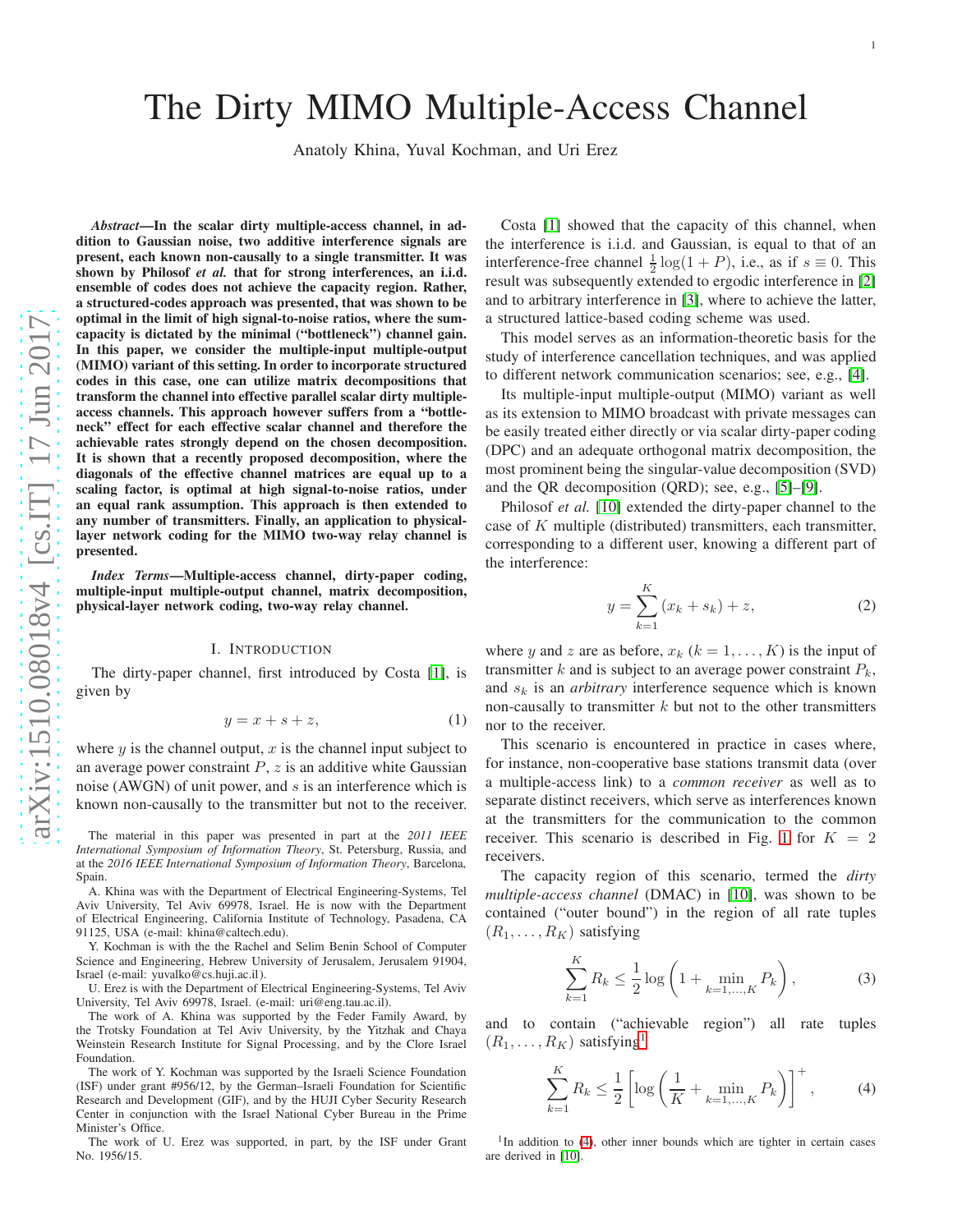

<span id="page-1-0"></span>Fig. 1. A wireless dirty-paper channel scenario. The base stations communicate with the *common receiver* over a multiple-access channel as well as with *receiver 1* and *receiver 2* that serve as interferences for the communication to the *common receiver*.

where  $[x]^+$   $\triangleq$  max $\{0, x\}$ . These two regions coincide in the limit of high signal-to-noise ratios (SNRs) —  $P_1, \ldots, P_K \gg 1$  — thus establishing the capacity region in this limit to be equal to the region of all rate tuples  $(R_1, \ldots, R_K)$  satisfying

$$
\sum_{k=1}^{K} R_k \le \frac{1}{2} \log \left( \min_{k=1,\dots,K} P_k \right).
$$
 (5)

That is, the sum-capacity suffers from a *bottleneck problem* and reduces to the minimum of the individual capacities in this limit, where by the individual capacity of user  $k$ , we mean the capacity from transmitter  $k$  to the receiver where all other transmitters are silent. Interestingly, Costa's random binning technique does not achieve the rate region [\(4\)](#page-0-1) or the high-SNR region [\(5\)](#page-1-1), and structured lattice-based techniques need to be used [\[10\]](#page-8-6), [\[11\]](#page-8-7).

The MIMO counterpart of the problem is given by

$$
y = \sum_{k=1}^{K} (\mathbf{H}_k x_k + s_k) + z.
$$
 (6)

For simplicity, we assume for now that all vectors are of equal length  $N<sup>2</sup>$  $N<sup>2</sup>$  $N<sup>2</sup>$ . We further assume, without loss of generality, that the square channel matrices  ${H<sub>k</sub>}$  all have unit determinant, since any other value can be absorbed in  $P_k$ . The AWGN vector  $z$  has i.i.d. unit-variance elements, while the interference vectors  $\{s_k\}$  are arbitrary as in the scalar case. The transmitters are subject to average power constraints  $\{P_k\}.$ 

In the high-SNR limit (where all powers satisfy  $P_k \gg 1$ ), the individual capacity of the k-th user is given by:<sup>[3](#page-1-3)</sup>

<span id="page-1-4"></span>
$$
\frac{N}{2}\log\left(\frac{P_k}{N}\right).
$$

Thus, similarly to the scalar case [\(5\)](#page-1-1), one can expect the high-SNR capacity region to be given by

$$
\sum_{k=1}^{K} R_k \le \frac{N}{2} \log \left( \frac{\min_{k=1,\dots,K} P_k}{N} \right). \tag{7}
$$

However, in contrast to the single-user setting [\(1\)](#page-0-2), the extension of the scalar DMAC to the MIMO case is not straightforward. As structure is required even in the scalar case [\(2\)](#page-0-3), one cannot use a vector random codebook. To overcome this, we suggest to employ  $N_r$  parallel scalar schemes, each using the lattice coding technique of [\[10\]](#page-8-6). This is in the spirit of the capacity-achieving SVD [\[12\]](#page-8-8) or QRD [\[13\]](#page-8-9)– [\[16\]](#page-9-0) based schemes, that were proposed for MIMO communications (motivated by implementation considerations). The total rate is split between multiple scalar codebooks, each one enjoying a channel gain according to the respective diagonal value of the equivalent channel matrix obtained by the channel decomposition.

Unfortunately, for the MIMO DMAC problem, neither the SVD nor the QRD is suitable, i.e., their corresponding achievable rates cannot approach [\(7\)](#page-1-4). Applying the SVD is not possible in the MIMO DMAC setting as joint diagonalization with the same orthogonal matrix on one side does not exist in general. Applying the QRD to each of the orthogonal matrices, in contrast, is possible as it requires an orthogonal operation only at the transmitter.<sup>[4](#page-1-5)</sup> However, the resulting matrices will have non-equal diagonals in general, corresponding to nonequal SNRs. Specifically, denoting the  $i$ -th diagonal element of the k-th matrix by  $d_{k,i}$ , the resulting high-SNR sum-rate would be limited to

<span id="page-1-6"></span><span id="page-1-1"></span>
$$
\sum_{k=1}^{K} R_k \le \sum_{i=1}^{N_r} \frac{1}{2} \log \left( \frac{\min\limits_{k=1,\dots,K} \left( P_k d_{k;i}^2 \right)}{N_r} \right) \tag{8}
$$

in this case. As this represents a *per-element* bottleneck, the rate is in general much lower than [\(7\)](#page-1-4).

<span id="page-1-7"></span>In this work we make use of a recently proposed joint orthogonal triangularization [\[17\]](#page-9-1) to remedy the problem, i.e., to transform the per-element bottleneck [\(8\)](#page-1-6) into a global one as in [\(7\)](#page-1-4). Specifically, the decomposition allows to transform two matrices (with equal determinants) into triangular ones with *equal diagonals*, using the same orthogonal matrix on the left — corresponding to a common operation carried at the receiver — and different orthogonal matrices on the right — corresponding to different operations applied by each of the transmitters. The equal-diagonals property implies that the minimum in [\(8\)](#page-1-6) is not active and hence the per-element

<span id="page-1-2"></span><sup>2</sup>We shall depart from this assumption later and treat the more general case of full-rank channel matrices where the number of receive antennas is larger or equal to that of the transmit antennas of each of the transmitters.

<span id="page-1-3"></span><sup>&</sup>lt;sup>3</sup>The optimal covariance matrix in the limit of high SNR is white; see Lemma [1](#page-3-0) in the sequel.

<span id="page-1-5"></span><sup>&</sup>lt;sup>4</sup>More precisely, RQ decompositions need to be applied to the channel matrices in this case.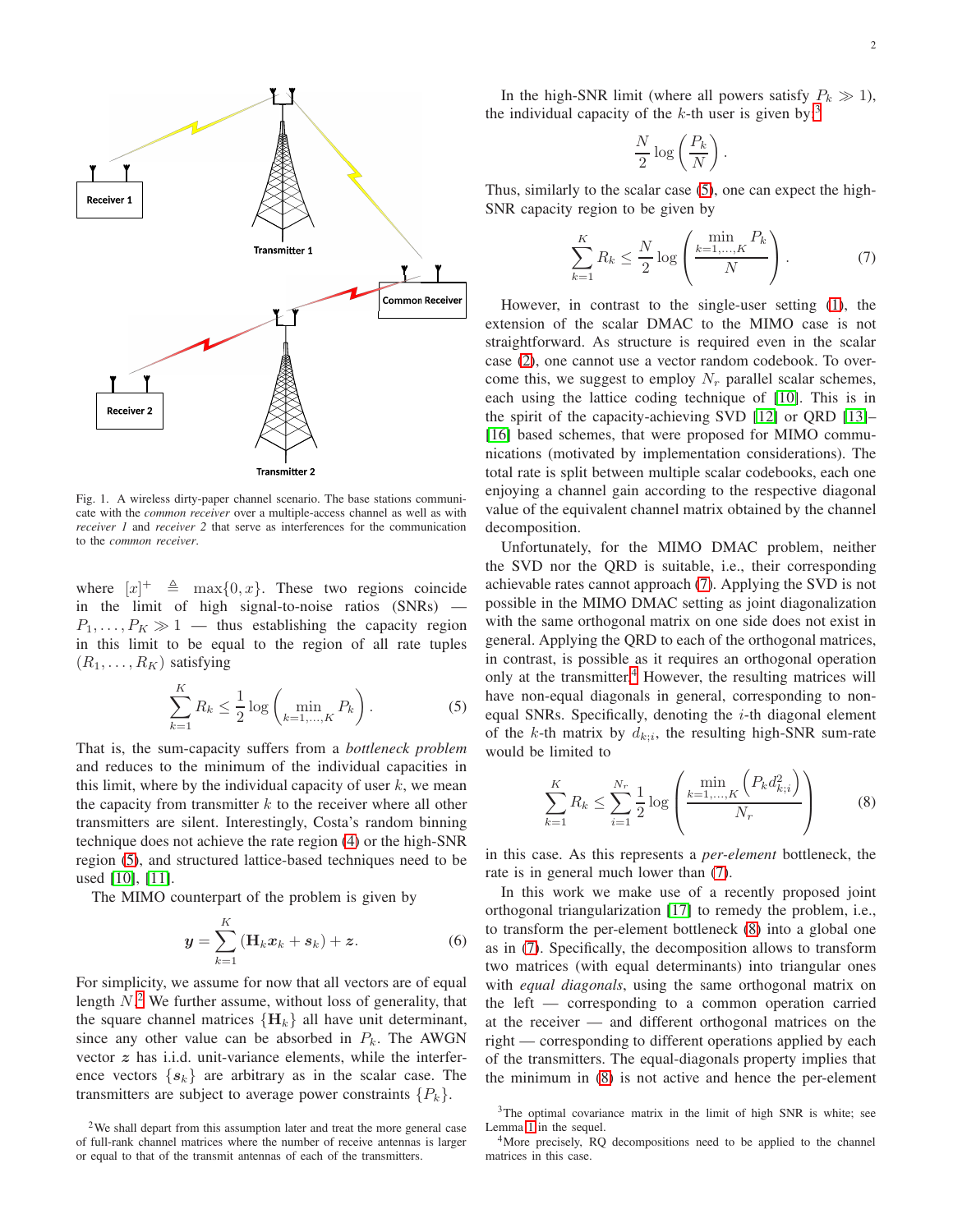bottleneck problem, incurred in the QRD-based scheme, is replaced by the more favorable vector bottleneck [\(7\)](#page-1-4).

The rest of the paper is organized as follows. We start by introducing the channel model in Section [II.](#page-2-0) We then present the ingredients we use: the matrix decomposition is presented in Section [III,](#page-2-1) and a structured coding scheme for the singleuser "dirty" MIMO channel is presented in Section [IV.](#page-3-1) Our main result, the high-SNR capacity of the two-user MIMO DMAC [\(6\)](#page-1-7) is given in Section [V,](#page-4-0) using a structured scheme. We extend this result to the K-user case in Section [VI.](#page-5-0) We then demonstrate the usefulness of the proposed technique for MIMO physical-layer network coding in Section [VII,](#page-5-1) by constructing a scheme that achieves capacity in the limit of high SNR for the MIMO two-way relay channel. We conclude the paper in Section [VIII.](#page-8-10)

# II. PROBLEM STATEMENT

<span id="page-2-0"></span>The  $K$ -user MIMO DMAC is given by:

$$
\mathbf{y} = \sum_{k=1}^{K} \left( \mathbf{H}_k \mathbf{x}_k + \mathbf{s}_k \right) + \mathbf{z},\tag{9}
$$

where y is the channel output vector of length  $N_r$ ,<sup>[5](#page-2-2)</sup>  $x_k$  $(k = 1, \ldots, K)$  is the input vector of transmitter k of length  $N_{t;k}$  and is subject to an average power constraint  $P_k$  defined formally in the sequal,  $z$  is an AWGN vector with an identity covariance matrix, and  $s_k$  is an interference vector of length  $N_r$  which is known non-causally to transmitter k but not to the other transmitters nor to the receiver. The interference vector signals  $\{s_k\}$  are assumed to be arbitrary sequences. We consider a closed-loop scenario, meaning that the  $N_r \times N_{t:k}$ channel matrix  $H_k$  is known everywhere and that it satisfies the following properties.

<span id="page-2-5"></span>**Definition 1** (Proper). A matrix **H** of dimensions  $N_r \times N_t$  is said to be proper if it has no fewer columns than rows, i.e.,  $N_r \leq N_t$ , is full rank (namely of rank  $N_r$ ) and satisfies

$$
\det\left(\mathbf{H}\mathbf{H}^T\right) = 1.\tag{10}
$$

*Remark* 1*.* Similarly to the special case of full-rank matrices discussed in the introduction, a full-rank  $N_r \times N_t$  matrix H with  $N_r \leq N_t$  and  $\det (\mathbf{H} \mathbf{H}^T) = a \neq 1$  may always be normalized to satisfy  $(10)$  by absorbing a in the associated power constraint.

Transmission is carried out in blocks of length  $n$ . The input signal transmitted by transmitter  $k$  is given by

$$
\boldsymbol{x}_{k}^{n}=f_{k}\left(\boldsymbol{w}_{k},\boldsymbol{s}_{k}^{n}\right),
$$

where we denote by  $a^n$  blocks of a at time instants  $1, 2, \ldots, n$ , i.e.,  $a^n = a[1], \ldots, a[n], w_k$  is the conveyed message by this user which is chosen uniformly from  $\{1, \ldots, \lceil 2^{nR_k} \rceil \}, R_k$ is its transmission rate, and  $f_k$  is the encoding function. The input signal  $x_k$  is subject to an average power constraint

$$
\frac{1}{n}\sum_{\ell=1}^n x_k^2[\ell] \leq P_k.
$$

<span id="page-2-2"></span><sup>5</sup>All vectors in this paper are assumed column vectors.

The receiver reconstructs the messages  $\hat{w}_1, \dots \hat{w}_K$  from the channel output, using a decoding function g:

$$
(\hat{w}_1,\ldots,\hat{w}_K)=g\left(\mathbf{y}^n\right).
$$

A rate tuple  $(R_1, \ldots, R_K)$  is said to be achievable if for any  $\epsilon > 0$ , however small, there exist n, f and g, such that the error probability is bounded from the above by  $\epsilon$ :

$$
\Pr(\hat{w}_1 \neq w_1, \dots, \hat{w}_K \neq w_K) \leq \epsilon.
$$

<span id="page-2-1"></span>The capacity region is defined as the closure of all achievable rate tuples.

# III. BACKGROUND: ORTHOGONAL MATRIX TRIANGULARIZATION

In this section we briefly recall some important matrix decompositions that will be used in the sequel. In Section [III-A](#page-2-4) we recall the generalized triangular decomposition (GTD) and some of its important special cases. Joint orthogonal triangularizations of two matrices are discussed in Section [III-B.](#page-3-2)

## <span id="page-2-9"></span><span id="page-2-4"></span>*A. Single Matrix Triangularization*

Let A be a proper matrix (recall Definition [1\)](#page-2-5) of dimensions  $M \times N$ . A generalized triangular decomposition (GTD) of A is given by:

<span id="page-2-8"></span>
$$
\mathbf{A} = \mathbf{U}\mathbf{T}\mathbf{V}^T,\tag{11}
$$

where U and V are orthogonal matrices of dimensions  $M \times M$  and  $N \times N$ , respectively, and **T** is a generalized lower-triangular matrix:

$$
T_{i,j} = 0, \qquad \qquad \forall i < j \, .
$$

Namely, it has the following structure:

$$
\mathbf{T} = M \left\{ \begin{bmatrix} T_{1,1} & 0 & 0 & \cdots & 0 & \cdots & 0 \\ T_{2,1} & T_{2,2} & 0 & \cdots & 0 & \cdots & 0 \\ \vdots & \vdots & \ddots & & \vdots & \ddots & \vdots \\ T_{M,1} & T_{M,2} & \cdots & T_{M,M} & 0 & \cdots & 0 \end{bmatrix} \right\}.
$$

<span id="page-2-3"></span>The diagonal entries of  $T$  always have a unit product.<sup>[6](#page-2-6)</sup> Necessary and sufficient conditions for the existence of a GTD for a prescribed diagonal  ${T_{i,i}}$  are known, along with explicit constructions of such a decomposition [\[18\]](#page-9-2)–[\[22\]](#page-9-3).

The following three important special cases of the GTD are well known; all of them are guaranteed to exist for a proper matrix  $\mathbf{A}$ .<sup>[7](#page-2-7)</sup>

*1) SVD (see, e.g., [\[24\]](#page-9-4)):* Here, the resulting matrix T in [\(11\)](#page-2-8) is a *diagonal* matrix, and its diagonal elements are equal to the singular values of the decomposed matrix A.

*2) QR Decomposition (see, e.g., [\[24\]](#page-9-4)):* In this decomposition, the matrix  $V$  in [\(11\)](#page-2-8) equals the identity matrix and hence does not depend on the matrix A. This decomposition can be constructed by performing Gram–Schmidt orthonormalization on the (ordered) columns of the matrix A.

<sup>6</sup>Since  $\bf{A}$  is a proper matrix it is full rank by definition; thus, all the diagonal values of **T**,  ${T_i}_i$ , are non-zero.

<span id="page-2-7"></span><span id="page-2-6"></span><sup>7</sup>See [\[23\]](#page-9-5) for a geometrical interpretation of these decompositions.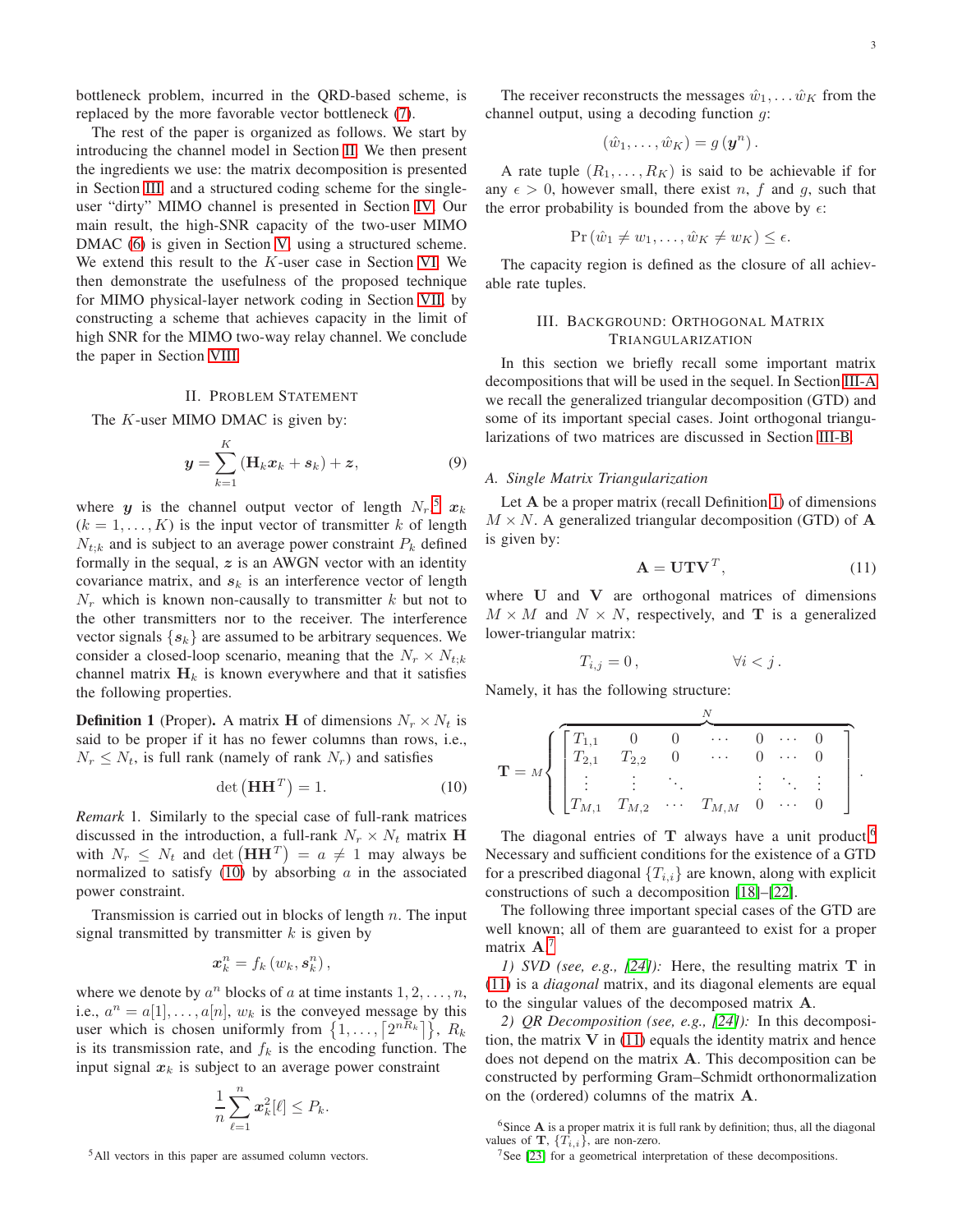*3) GMD (see [\[22\]](#page-9-3), [\[25\]](#page-9-6), [\[26\]](#page-9-7)):* The diagonal elements of T in this decomposition are all equal to the geometric mean of its singular values  $\sigma(A)$ , which is real and positive.

# <span id="page-3-2"></span>*B. Joint Matrix Triangularization*

Let  $A_1$  and  $A_2$  be two proper matrices of dimensions  $M_1 \times N$  and  $M_2 \times N$ , respectively. A joint triangularization of these two matrices is given by:

<span id="page-3-7"></span>
$$
\mathbf{A}_1 = \mathbf{U}_1 \mathbf{T}_1 \mathbf{V}^T, \tag{12a}
$$

$$
\mathbf{A}_2 = \mathbf{U}_2 \mathbf{T}_2 \mathbf{V}^T, \tag{12b}
$$

where  $U_1$ ,  $U_2$  and V are orthogonal matrices of dimensions  $M_1 \times M_1$ ,  $M_2 \times M_2$  and  $N \times N$ , respectively, and  $T_1$  and  $T_2$  are generalized lower-triangular matrices of dimensions  $M_1 \times N$  and  $M_2 \times N$ , respectively.

It turns out that the existence of such a decomposition depends on the diagonal *ratios*  $\{T_{1;ii}/T_{2;ii}\}\$ . Necessary and sufficient conditions were given in [\[17\]](#page-9-1). Specifically, it was shown that there always exists a decomposition with unit ratios, i.e.,

$$
T_{1;ii} = T_{2;ii} , \t\t i = 1, ..., N.
$$

Such a decomposition is coined the joint equi-diagonal triangularization  $(JET)$ .<sup>[8](#page-3-3)</sup> Technically, the existence of  $JET$  is an extension of the existence of the (single-matrix) GMD.

<span id="page-3-1"></span>Unfortunately, JET of more than two matrices is in general not possible [\[23\]](#page-9-5). Nonetheless, in Section [VI](#page-5-0) we present a way to overcome this obstacle.

# IV. BACKGROUND: SINGLE-USER MIMO DIRTY-PAPER CHANNEL

In this section we review the (single-user) MIMO dirtypaper channel, corresponding to setting  $K = 1$  in [\(9\)](#page-2-9):

$$
y = Hx + s + z. \tag{13}
$$

We suppress the user index of x, s, H and  $N_t$  in this case.

For an i.i.d. Gaussian interference vector, a straightforward extension of Costa's random binning scheme achieves the capacity of this channel,

$$
C(\mathbf{H}, P) \triangleq \max_{\mathbf{K}: \text{trace}(\mathbf{K}) \leq P} \frac{1}{2} \log |\mathbf{I}_{N_r} + \mathbf{HKH}^T|, \quad (14)
$$

which is, as in the scalar case, equal to the interference-free capacity. In the high-SNR limit, we have the following.

<span id="page-3-0"></span>Lemma 1 (See, e.g., [\[27\]](#page-9-8)). *The capacity of the single-user MIMO dirty-paper channel* [\(13\)](#page-3-4) *satisfies*

$$
\lim_{P \to \infty} [\mathbf{C} - R_{\text{HSNR}}] = 0,
$$

*where*

$$
R_{\text{HSNR}} \triangleq \frac{N_r}{2} \log \frac{P}{N_r} \,. \tag{15}
$$

*Furthermore, this rate can be achieved by the input covariance matrix*

$$
\mathbf{K} = \frac{P}{N_t} \mathbf{I}_{N_t} \, .
$$

<span id="page-3-3"></span><sup>8</sup>See [\[23\]](#page-9-5) for a geometrical interpretation of the JET.

4

The Costa-style scheme for the MIMO dirty-paper channel suffers from two major drawbacks. First, it requires vector codebooks of dimension  $N_t$ , which depend on the specific channel H. And second, it does not admit an arbitrary interference. Both can be resolved by using the orthogonal matrix decompositions of Section [III](#page-2-1) to reduce the coding task to that of coding for the *scalar* dirty-paper channel [\(1\)](#page-0-2). For each scalar channel, the interference consists of two parts: a linear combination of the elements of the "physical interference" s and a linear combination of the off-diagonal elements of the triangular matrix which also serves as "self interference". When using the lattice-based scheme of [\[3\]](#page-8-2), the capacity [\(14\)](#page-3-5) is achieved even for an arbitrary interference sequence s.

*Scheme* (Single-user zero-forcing MIMO DPC)*.*

## Offline:

- Apply any orthogonal matrix triangularization [\(11\)](#page-2-8) to the channel matrix H, to obtain the orthogonal matrices U and V, of dimensions  $N_r$  and  $N_t$ , respectively, and the  $N_r \times N_t$  generalized lower-triangular matrix **T**.
- Denote the vector of the diagonal entries of T by  $\mathbf{d} \triangleq \text{diag}(\mathbf{T}).$
- Construct  $N_r$  good unit-power scalar dirty-paper codes with respect to SNRs  $\left\{d_i^2 P/N_r\right\}$ .

Transmitter: At each time instant:

• Generates  $\{\tilde{x}_i\}$  in a successive manner from first  $(i = 1)$ to last  $(i = N<sub>r</sub>)$ , where  $\tilde{x}_i$  is the corresponding entry of the codeword of sub-channel  $i$ , the interference over this sub-channel is equal to

$$
\sum_{\ell=1}^{i-1} T_{i,\ell} \tilde{x}_{\ell} + \sum_{\ell=1}^{N_r} V_{i,\ell} s_{\ell},
$$

and  $T_{i,\ell}$  and  $V_{i,\ell}$  denote the  $(i,\ell)$  entries of **T** and **V**, respectively.

- <span id="page-3-4"></span>• Forms  $\tilde{x}$  with its first  $N_r$  entries being  $\{\tilde{x}_i\}$  followed by  $(N_t - N_r)$  zeros.
- Transmits x which is formed by multiplying  $\tilde{x}$  by V:

$$
x=\mathbf{V}\tilde{x}.
$$

# Receiver:

- <span id="page-3-5"></span>• At each time instant forms  $\tilde{\mathbf{y}} = \mathbf{U}^T \mathbf{y}$ .
- Decodes the codebooks using dirty-paper decoders, where  $\tilde{x}_i$  is decoded from  $\tilde{y}_i$ .

As is well known, the zero-forcing (ZF) DPC scheme approaches capacity for proper channel matrices in the limit of high SNR. This is formally stated as a corollary of Lemma [1.](#page-3-0)

Corollary 1. *For any proper channel matrix* H*, the ZF MIMO DPC scheme achieves* RHSNR [\(15\)](#page-3-6)*. Thus, it approaches the capacity of the MIMO dirty-paper channel* [\(13\)](#page-3-4) *in the limit*  $P \to \infty$ .

<span id="page-3-6"></span>*Proof.* The ZF MIMO DPC scheme achieves a rate of

$$
R_{\textrm{ZF}} = \sum_{i=1}^{N_r} \frac{1}{2} \log \left( 1 + \frac{P}{N_r} d_i^2 \right)
$$

$$
\geq \sum_{i=1}^{N_r} \frac{1}{2} \log \left( \frac{P}{N_r} d_i^2 \right)
$$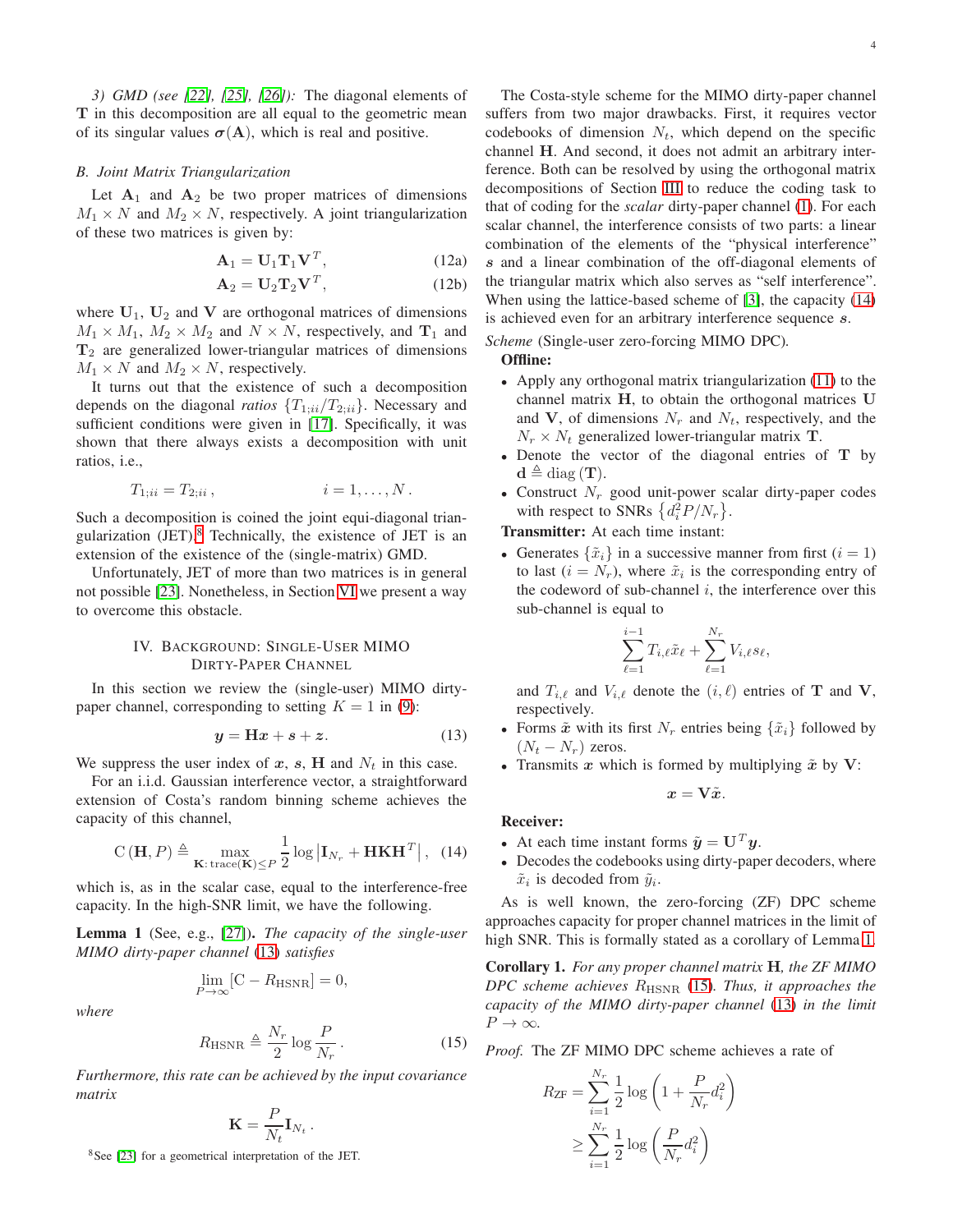$$
= N_r \cdot \frac{1}{2} \log \left( \frac{P}{N_r} \right) + \frac{1}{2} \log \left( \prod_{i=1}^{N_r} d_i^2 \right)
$$

$$
= \frac{N_r}{2} \log \left( \frac{P}{N_r} \right),
$$

where the last equality follows from  $(10)$ .

*Remark* 2*.* A minimum mean square error (MMSE) variant of the scheme achieves capacity for any SNR and any channel matrix (not necessarily proper); see, e.g., [\[9\]](#page-8-5). Unfortunately, extending the MMSE variant of the scheme to the DMAC setting is not straightforward, and therefore we shall concentrate on the ZF variant of the scheme.

## V. TWO-USER MIMO DMAC

<span id="page-4-0"></span>In this section we derive outer and inner bounds on the capacity region of the two-user MIMO DMAC [\(9\)](#page-2-9). We show that the two coincide for proper channel matrices in the limit of high SNRs.

The following is a straightforward adaptation of the outer bound of [\[10\]](#page-8-6) for the scalar case [\(3\)](#page-0-4) to the two-user MIMO setting [\(9\)](#page-2-9). It is formally proved in the Appendix.

<span id="page-4-5"></span>Proposition 1 (Two-user sum-capacity outer bound). *The sumcapacity of the two-user MIMO DMAC* [\(9\)](#page-2-9) *is bounded from above by the minimum of the individual capacities:*

$$
R_1 + R_2 \le \frac{1}{2} \log \min_{k=1,2} \max_{\mathbf{K}_k: \text{trace}(\mathbf{K}_k) \le P_k} \left| \mathbf{I} + \mathbf{H}_k \mathbf{K}_k \mathbf{H}_k^T \right|.
$$
\n(16)

We next introduce an inner bound that approaches the upper bound [\(16\)](#page-4-1) in the limit of high SNRs.

<span id="page-4-2"></span>Theorem 1. *For the two-user MIMO DMAC* [\(9\)](#page-2-9) *with any* proper channel matrices  $H_1$  and  $H_2$ , the region of all non*negative rate pairs* (R1, R2) *satisfying*

$$
R_1 + R_2 \le \frac{N_r}{2} \left[ \log \left( \frac{\min\{P_1, P_2\}}{N_r} \right) \right]^+ \tag{17}
$$

*is achievable.*

We give a constructive proof, employing a scheme that uses the JET of Section [III-B](#page-3-2) to translate the two-user MIMO DMAC [\(9\)](#page-2-9) into parallel SISO DMACs with equal channel gains (corresponding to equal diagonals). As explained in the introduction, this specific choice of decomposition is essential.

# *Scheme* (Two-user MIMO DMAC)*.*

Offline:

- Apply the JET of Section [III-B](#page-3-2) to the channel matrices  $H_1$  and  $H_2$ , to obtain the orthogonal matrices U,  $V_1$ , and  $V_2$ , of dimensions  $N_r$ ,  $N_{t,1}$  and  $N_{t,2}$ , respectively, and the generalized lower-triangular matrices  $T_1$  and  $T_2$ of dimensions  $N_r \times N_{t,1}$  and  $N_r \times N_{t,2}$ , respectively.
- Denote the  $N_r$  diagonal elements of  $\mathbf{T}_1$  and  $\mathbf{T}_2$  by  $\{d_i\}$ (which are equal for both matrices).
- Construct  $N_r$  good unit-power scalar DMAC codes with respect to SNR pairs  $\{(d_i^2 P_1/N_r, d_i^2 P_2/N_r)\}.$

**Transmitter**  $k$  ( $k = 1, 2$ ): At each time instant:

□

• Generates  $\{\tilde{x}_{k:i}\}\$  in a successive manner from first  $(i = 1)$ to last  $(i = N_r)$ , where  $\tilde{x}_{k;i}$  is the corresponding entry of the codeword of user  $k$  over sub-channel  $i$ , the interference over this sub-channel is equal to

$$
\sum_{\ell=1}^{i-1} T_{k;i,\ell} \tilde{x}_{k;\ell} + \sum_{\ell=1}^{N_r} V_{k;i,\ell} s_{k;\ell},
$$

 $T_{k;i,\ell}$  and  $V_{k;i,\ell}$  are the  $(i,\ell)$  entries of  $\mathbf{T}_k$  and  $\mathbf{V}_K$ , respectively, and  $s_{k;\ell}$  is the  $\ell$ -th entry of  $s_k$ .

- Forms  $\tilde{\boldsymbol{x}}_k$  with its first  $N_r$  entries being  $\{\tilde{x}_{k:i}\}\$  followed by  $(N_{t:k} - N_r)$  zeros.
- Transmits  $x_k$  which is formed by multiplying  $\tilde{x}$  by  $V_k$ :

$$
\boldsymbol{x}_k = \mathbf{V}_k \tilde{\boldsymbol{x}}_k\,.
$$

# Receiver:

• At each time instant, forms  $\tilde{y}$  according to:

<span id="page-4-3"></span>
$$
\tilde{\mathbf{y}} = \tilde{\mathbf{U}}^T \mathbf{y}.
$$

• Decodes the codebooks using the decoders of the scalar DMAC codes, where  $\tilde{x}_{1,i}$  and  $\tilde{x}_{2;i}$  are decoded from  $\tilde{y}_i$ .

We use this scheme for the proof of the theorem.

*Proof of Theorem [1.](#page-4-2)* The proposed scheme achieves any rate pair  $(R_1, R_2)$  whose sum-rate is bounded from below by

<span id="page-4-1"></span>
$$
R_1 + R_2 = \sum_{i=1}^{N_r} (r_{1,i} + r_{2,i})
$$
\n
$$
\sum_{i=1}^{N_r} 1 \left[ \frac{1}{\log(1 + x^2)} \min\{P_1, P_2\} \right]^{+}
$$
\n(18a)

$$
\geq \sum_{i=1}^{N_r} \frac{1}{2} \left[ \log \left( \frac{1}{2} + d_i^2 \cdot \frac{\min\{P_1, P_2\}}{N_r} \right) \right]^+ \quad (18b)
$$

<span id="page-4-6"></span>
$$
\geq \sum_{i=1}^{N_r} \frac{1}{2} \log \left( d_i^2 \cdot \frac{\min\{P_1, P_2\}}{N_r} \right) \tag{18c}
$$

<span id="page-4-4"></span>
$$
= \sum_{i=1}^{N_r} \frac{1}{2} \log d_i^2 + \sum_{i=1}^{N_r} \frac{1}{2} \log \left( \frac{\min\{P_1, P_2\}}{N_r} \right) (18d)
$$

$$
= \frac{N_r}{2} \log \left( \frac{\min\{P_1, P_2\}}{N_r} \right), \qquad (18e)
$$

<span id="page-4-8"></span>where  $r_{k,i}$  is the achievable rate of transmitter  $k$  ( $k = 1, 2$ ) over sub-channel i  $(i = 1, \ldots, N_r)$ , [\(18b\)](#page-4-3) follows from [\(4\)](#page-0-1), and [\(18e\)](#page-4-4) holds true due to [\(10\)](#page-2-3). □

By comparing Proposition [1](#page-4-5) with Theorem [1](#page-4-2) in the limit of high SNR, (recall Lemma [1\)](#page-3-0), the following corollary follows.

<span id="page-4-7"></span>Corollary 2. *The capacity region of the two-user MIMO DMAC* [\(9\)](#page-2-9) with any proper channel matrices  $H_1$  and  $H_2$  *is given by*  $C_{\text{HSNR}} + o(1)$ *, where*  $C_{\text{HSNR}}$  *is given by all rate pairs satisfying:*

$$
R_1 + R_2 \le \frac{N_r}{2} \log \left( \frac{\min\{P_1, P_2\}}{N_r} \right)
$$

*and*  $o(1)$  *vanishes as*  $\min\{P_1, P_2\} \to \infty$ *.* 

<span id="page-4-9"></span>*Remark* 3*.* At any finite SNR, the scheme can achieve rates outside  $C_{\text{HSNR}}$ . Specifically, the inequality [\(18c\)](#page-4-6) is strict, unless the achievable sum-rate is zero. However, in that case the calculation depends upon the exact diagonal values  $\{d_i\}$ ; we do not pursue this direction.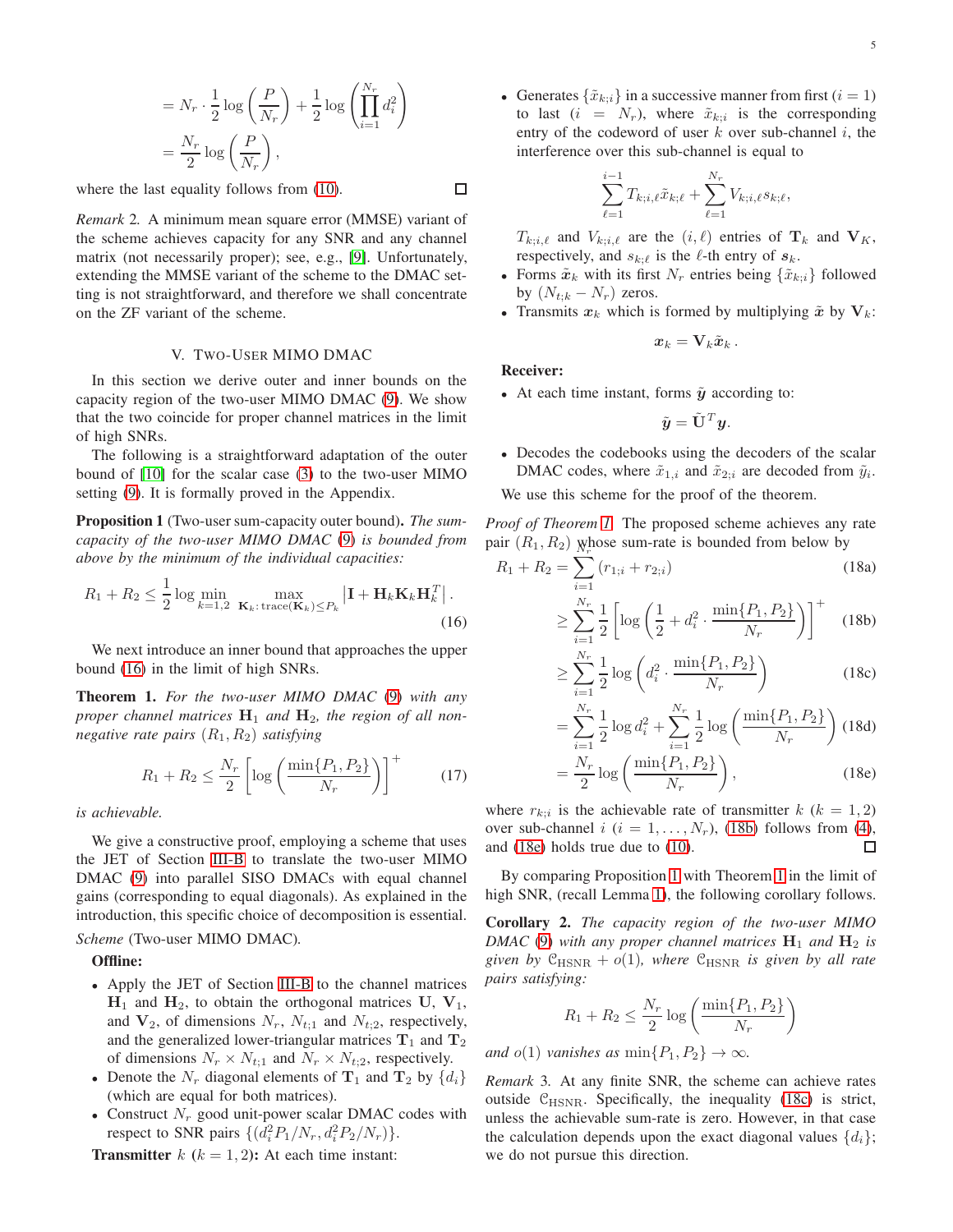# VI. K-USER MIMO DMAC

<span id="page-5-0"></span>In this section we extend the results obtained in Section [V](#page-4-0) to MIMO DMACs with  $K > 2$  users.

The outer bound is a straightforward extension of the twouser case of Proposition [1.](#page-4-5)

<span id="page-5-6"></span>Proposition 2 (K-user sum-capacity outer bound). *The sumcapacity of the* K*-user MIMO DMAC* [\(9\)](#page-2-9) *is bounded from the above by the minimum of the individual capacities:*

$$
\sum_{k=1}^{K} R_k \le \frac{1}{2} \log \min_{k=1,\dots,K} \ \max_{\mathbf{K}_k: \text{trace}(\mathbf{K}_k) \le P_k} \left| \mathbf{I} + \mathbf{H}_k \mathbf{K}_k \mathbf{H}_k^T \right|.
$$

For an inner bound, we would have liked to use a JET of  $K > 2$  matrices. As such a decomposition does not exist in general, we present a "workaround", following [\[23\]](#page-9-5).

We process jointly  $N$  channel uses and consider them as one time-extended channel use. The corresponding time-extended channel is

$$
y = \sum_{k=1}^{K} (\mathcal{H}_k x_k + \delta_k) + \mathcal{H},
$$

where  $y, x_k, \lambda_k, \lambda_j$  are the time-extended vectors composed of  $N$  "physical" (concatenated) output, input, interference and noise vectors, respectively. The corresponding time-extended matrix  $\mathcal{H}_k$  is a block-diagonal matrix whose N blocks are all equal to  $H_k$ :

$$
\mathcal{H}_k = \mathbf{I}_N \otimes \mathbf{H}_k, \qquad (19)
$$

where ⊗ denotes the Kronecker product operation (see, e.g., [\[28,](#page-9-9) Ch. 4]). As the following result shows, for such blockdiagonal matrices we can achieve equal diagonals, up to edge effects that can be made arbitrarily small by utilizing a sufficient number of time extensions N.

<span id="page-5-4"></span>**Theorem 2** (*K*-JET with edge effects [\[23\]](#page-9-5)). *Let*  $H_1, \ldots, H_K$ *be* K *proper matrices of dimensions*  $N_r \times N_{t,1}, \ldots, N_r \times$  $N_{t:K}$ , respectively, and construct their time-extended matrices *with N blocks*,  $\mathcal{H}_1, \ldots, \mathcal{H}_K$ *, respectively, according to* [\(19\)](#page-5-2)*. Denote*

$$
\tilde{N} = N - N_r^{K-2} + 1.
$$
\n(20)

*Then, there exist matrices*  $\mathfrak{U}, \mathfrak{V}_1, \ldots, \mathfrak{V}_K$  *with orthonormal columns of dimensions*  $N_r N \times N_r \tilde{N}$ ,  $N_{t,1} N \times N_r \tilde{N}$ , ...,  $N_{t:K}N \times N_{r}\tilde{N}$ , respectively, such that

$$
\mathcal{T}_k = \mathcal{U}^T \mathcal{H}_k \mathcal{V}_k, \qquad k = 1, \dots, K,
$$

*where*  $\mathcal{T}_1, \ldots, \mathcal{T}_K$  *are lower-triangular matrices of dimensions*  $N_r\tilde{N} \times N_r\tilde{N}$  with equal diagonals of unit product.

The value of  $\tilde{N}$  in [\(20\)](#page-5-3) stems from a matrix truncation operation where we omit rows for which triangularization is not guaranteed; see, e.g., [\[23,](#page-9-5) Section VII-B] for an example of the case  $K = 3$ ,  $N_r = N_{t;1} = N_{t;2} = N_{t;3} = 2$  and general N.

Since the ratio between  $\tilde{N}$  and N approaches 1 when N goes to infinity:

$$
\lim_{N \to \infty} \frac{\tilde{N}}{N} = 1,\tag{21}
$$

the loss in rate due to the disparity between them goes to zero. This is stated formally in the following theorem.

<span id="page-5-7"></span>Theorem 3. *For the* K*-user MIMO DMAC* [\(9\)](#page-2-9)*, the region of all non-negative rate tuples*  $(R_1, \ldots, R_K)$  *satisfying* 

$$
\sum_{k=1}^{K} R_k \le \frac{N_r}{2} \left[ \log \left( \frac{\min_{k} P_k}{N_r} \right) \right]^+
$$

*is achievable.*

*Proof.* Fix some large enough N. Construct the channel matrices  $\mathcal{H}_1, \ldots, \mathcal{H}_K$  as in [\(19\)](#page-5-2), and set  $\mathcal{U}, \mathcal{V}_1, \ldots, \mathcal{V}_K$ and  $\mathfrak{T}_1, \ldots, \mathfrak{T}_K$  according to Theorem [2.](#page-5-4) Now, over  $nN$ consecutive channel uses, apply the natural extension of the scheme of Section [V](#page-4-0) to K users, replacing  $\{U_k\}, V, \{T_k\}$  with the obtained matrices. As in the proof of Theorem [1,](#page-4-2) we can attain any rate approaching

$$
\sum_{k=1}^K R_k \le \frac{N_r \tilde{N}}{2} \log \frac{\min\limits_{k=1,\dots,K} P_k}{N_r}.
$$

As we used the channel  $nN$  times, we need to divide these rates by  $N$ ; by [\(21\)](#page-5-5) the proof is complete. □

By comparing Proposition [2](#page-5-6) with Theorem [3](#page-5-7) in the limit of high SNR, we can extend Corollary [2](#page-4-7) as follows.

<span id="page-5-2"></span>Corollary 3. *The capacity region of the* K*-user MIMO DMAC* [\(9\)](#page-2-9) with any proper channel matrices  $H_1, \ldots, H_K$  is *given by*  $C_{\text{HSNR}} + o(1)$ *, where*  $C_{\text{HSNR}}$  *is given by all rate pairs satisfying:*

$$
\sum_{k=1}^{K} R_k \le \frac{N_r}{2} \log \left( \frac{\min_{k=1,...,K} P_k}{N_r} \right)
$$

*and*  $o(1)$  *vanishes as*  $\min_{k=1,\dots,K} P_K \to \infty$ *.* 

<span id="page-5-3"></span>*Remark* 4. To approach the rate of Theorem [3](#page-5-7) for  $K > 2$ users, the number of time extensions  $N$  needs to be taken to infinity, in general. Using a finite number of time extensions entails a loss in performance, which decays when this number is increased. On the other hand, a large number of time extensions requires using a longer block, or alternatively, if the blocklength is limited, this corresponds to shortening the effective blocklength of the scalar codes used, which in turn translates to a loss in performance. Hence in practice, striking a balance between these two losses is required, by selecting an appropriate number of time extensions N. For further discussion and details, see [\[23\]](#page-9-5).

# <span id="page-5-1"></span>VII. APPLICATION TO THE MIMO TWO-WAY RELAY CHANNEL

In this section we apply the MIMO DMAC scheme of Section [V](#page-4-0) to the MIMO two-way relay channel (TWRC). For Gaussian scalar channels, the similarity between these two settings was previously observed; see, e.g., [\[4\]](#page-8-3).

<span id="page-5-5"></span>As in the scalar DMAC setting [\(2\)](#page-0-3), structured schemes based on lattice coding are known to be optimal in the limit of high SNR for the scalar TWRC [\[29\]](#page-9-10), [\[30\]](#page-9-11). This suggests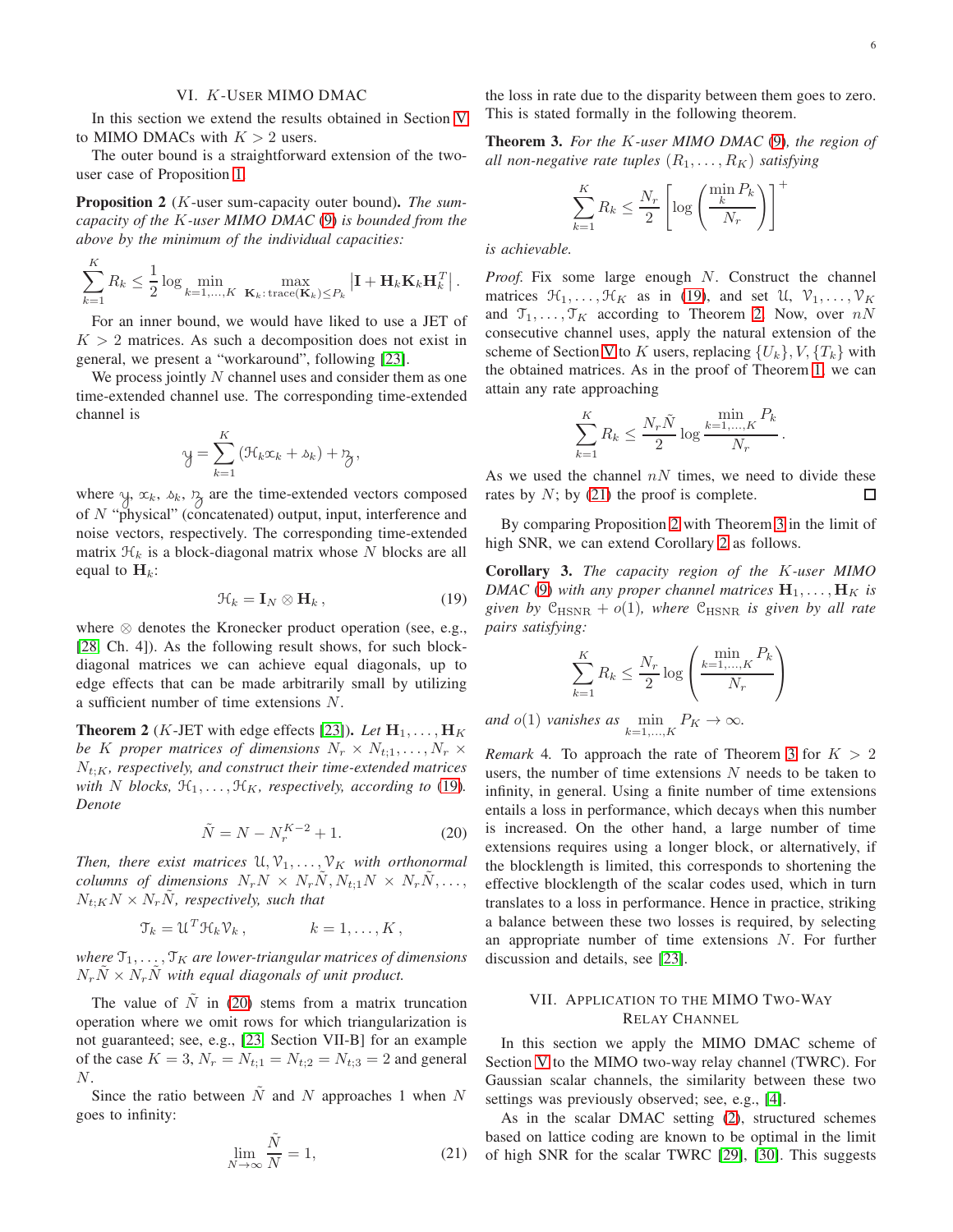in turn that, like in the MIMO DMAC setting, using the JET in conjunction with scalar lattice codes can achieve a similar result in the MIMO TWRC setting.

We start by introducing the MIMO TWRC model.

# *A. Channel Model*

The TWRC consists of two terminals and a relay. We define the channel model as follows. Transmission takes place in two phases, each one, without loss of generality, consisting of  $n$ channel uses. At each time instant  $i$  in the first phase, terminal  $k$  ( $k = 1, 2$ ) transmits a signal  $x_{k;i}$  and the relay receives  $y_i$  according to some memoryless multiple-access channel (MAC)  $W_{\text{MAC}}(y|x_1, x_2)$ . At each time instant i in the second phase, the relay transmits a signal  $x_i$  and terminal  $k$  ( $k = 1, 2$ ) receives  $y_{k:i}$  according to some memoryless broadcast (BC) channel  $W_{BC}(y_1, y_2|x)$ . Before transmission begins, terminal k possesses an independent message of rate  $R_k$ , unknown to the other nodes; at the end of the two transmission phases, each terminal should be able to decode, with arbitrarily low error probability, the message of the other terminal. The closure of all achievable rate pairs  $(R_1, R_2)$  is the capacity region of the network.

In the Gaussian MIMO setting, terminal  $k$  ( $k = 1, 2$ ) has  $N_{t;k}$  transmit antennas and the relay has  $N_r$  receive antennas, during the MAC phase (see also Fig. [2a\)](#page-6-0):

$$
\mathbf{y} = \mathbf{H}_1 \mathbf{x}_1 + \mathbf{H}_2 \mathbf{x}_2 + \mathbf{z},
$$

where the channel matrices  $H_k$  and the vectors z are defined as in  $(9)$  $(9)$  $(9)$ . We assume that the channel matrices are proper.<sup>9</sup> We denote by  $\mathbf{K}_k$  ( $k = 1, 2$ ) the input covariance matrix used by terminal  $k$  during transmission.

We shall concentrate on the symmetric setting:

$$
R_1 = R_2 \triangleq R,
$$
  

$$
P_1 = P_2 \triangleq P.
$$

The exact nature of the BC channel is not material in the context of this work. We characterize it by its commonmessage capacity C<sub>common</sub>.

Before treating the MIMO setting, we start by reviewing the structured physical network coding (PNC) approach for the scalar setting, in which  $H_1$  and  $H_2$  are replaced with scalar channel gains  $h_1$  and  $h_2$ .

## *B. PNC for the Scalar Gaussian TWRC*

In the scalar case, [\(10\)](#page-2-3) reduces to

$$
h_1 = h_2 = 1.
$$

In this case, the min-cut max-flow theorem [\[32\]](#page-9-12), [\[33\]](#page-9-13) reduces to the minimum between the individual capacities over the MAC link and the common-message capacity of the BC link (see, e.g., [\[30,](#page-9-11) Section III], [\[34,](#page-9-14) Section II-A]):

$$
R_{\text{CS}} = \min\left\{\frac{1}{2}\log\left(1+P\right), \text{C}_{\text{common}}\right\}.
$$
 (23)

<span id="page-6-1"></span> $9$ For a treatment of the case of non-proper channel matrices, see [\[31\]](#page-9-15).

<span id="page-6-0"></span>

Relay

<span id="page-6-4"></span>Terminal 1 Terminal 2

 $G_1 \longrightarrow \blacksquare$   $\blacksquare$   $G_2$ 

(a) The MIMO MAC phase.

Relay

(b) The BC phase for the special case where it is a MIMO BC channel.

Terminal 1 Terminal 2

Fig. 2. The MIMO two-way relay channel. The second (BC) phase may be different in general.

In the (structured) PNC approach [\[29\]](#page-9-10), both terminals transmit codewords generated from the same lattice code. Due to the linearity property of the lattice code, the sum of the two codewords is a valid lattice codeword. This sum is decoded at the relay and sent to the terminals. Each terminal then recovers the sum codeword and subtracts from it its own lattice codeword, to obtain the codeword transmitted by the other terminal. The rate achievable using this scheme is given by [\[29\]](#page-9-10), [\[30\]](#page-9-11):

<span id="page-6-2"></span>
$$
R_{\text{PNC}} = \min\left\{ \left[ \frac{1}{2} \log \left( \frac{1}{2} + P \right) \right]^{+}, \ \mathcal{C}_{\text{common}} \right\}. \tag{24}
$$

<span id="page-6-5"></span>As is shown in [\[30\]](#page-9-11), the PNC rate [\(24\)](#page-6-2) is within half a bit from the cut-set bound [\(23\)](#page-6-3) and approaches the cut-set bound in the limit of high SNR. We next extend the asymptotic optimality of the PNC scheme to the MIMO setting.

We note that, in the scalar case, other strategies can also be used rather than PNC, yielding better performance at different parameter regimes. We address these strategies in Section [VII-D](#page-7-0) along with their extension to the MIMO setting.

# *C. PNC for the Gaussian MIMO TWRC*

The cut-set bound, in this case, is given by

$$
R_{\text{CS}} = \min \left\{ \text{C}_1, \text{C}_2, \text{C}_{\text{common}} \right\},\
$$

where

$$
C_k \triangleq \max_{\mathbf{K}_k} \frac{1}{2} \log \left| \mathbf{I} + \mathbf{H}_k \mathbf{K}_k \mathbf{H}_k^T \right|, \quad k = 1, 2
$$

are the individual capacities of the MIMO links, and the maximization is carried over all  $\mathbf{K}_k$  subject to the input power constraint P.

<span id="page-6-3"></span>The PNC approach can be extended to work for the MIMO case by applying the JET of Section [III-A](#page-2-4) to the channel matrices  $H_1$  and  $H_2$ . The off-diagonal elements of the resulting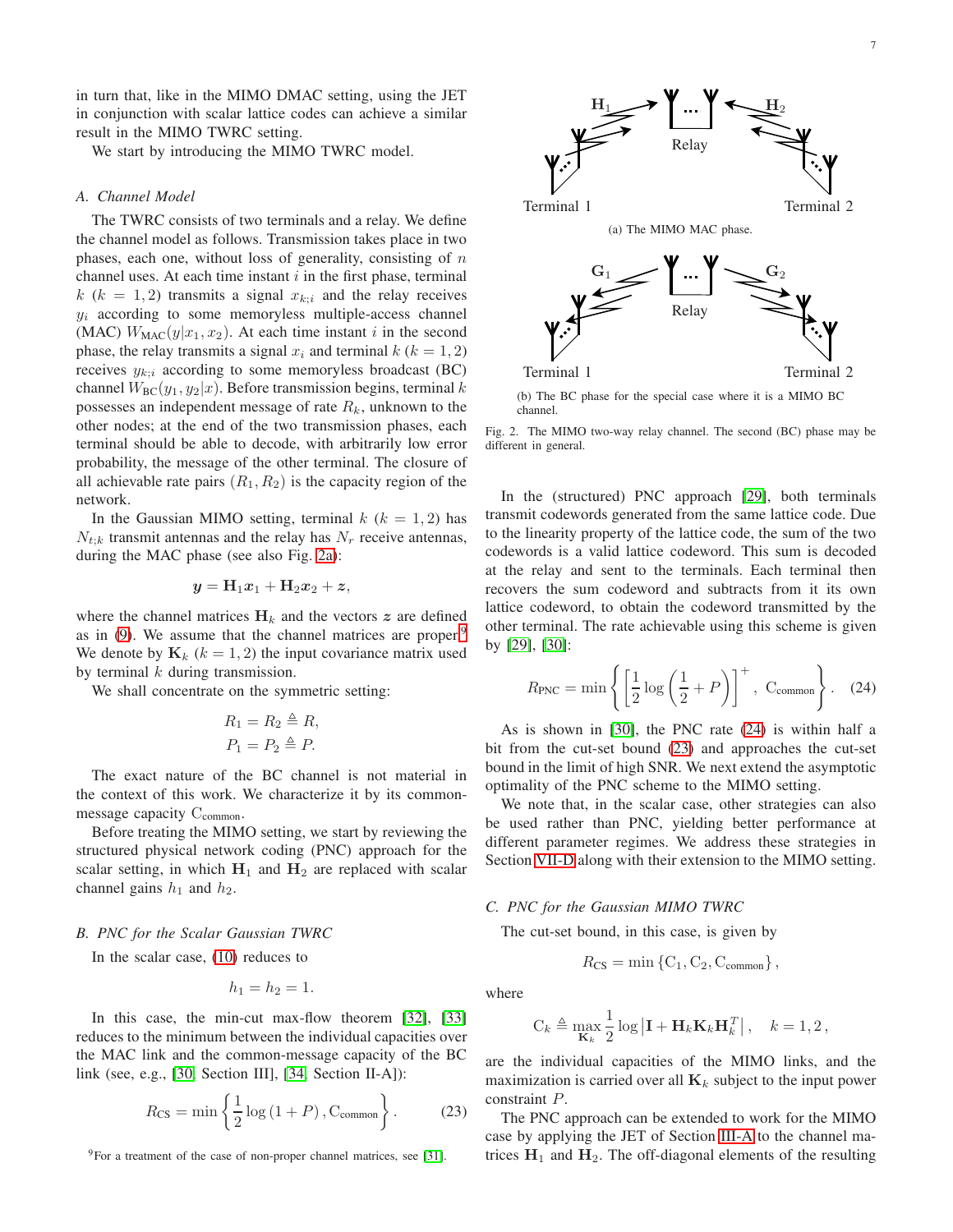triangular matrices are treated as interferences known at the transmitters. Specifically, the following rate is achievable: $10$ 

$$
R = \min\left\{\frac{N_r}{2}\log\left(\frac{P}{N_r}\right), \ \mathcal{C}_{\text{common}}\right\}.
$$
 (25)

To see this, use the scheme for MIMO DMAC of Section [V](#page-4-0) with the DMAC codes replaced with PNC ones: over each sub-channel, each of the users transmits a codeword from the (same) lattice, and the relay (who takes the role of the receiver in the scheme for the MIMO DMAC) recovers the sum codeword (modulo the coarse lattice) as in scalar PNC and continues as in the standard scalar PNC scheme. The achievable symmetric-rate is equal to the sum-rate achievable by the MIMO DMAC scheme [\(17\)](#page-4-8), which is equal, in turn, to [\(25\)](#page-7-2).

The achievability of [\(25\)](#page-7-2) implies that when the channel is "MAC-limited" (the bottleneck being the first phase), the capacity in the high SNR regime is achieved by applying the JET to the channel matrices and using PNC over the resulting scalar channels.

*Remark* 5 (MIMO BC phase)*.* The only assumption we used regarding the BC section is that it has a common-message capacity  $C_{\text{common}}$ . However, it seems likely that the links to the terminal will be wireless MIMO ones as well. In that case, depicted also in Fig. [2b,](#page-6-4) the complexity may be considerably reduced by using a scheme that is based upon the JET, for that section as well; see [\[17\]](#page-9-1).

#### <span id="page-7-0"></span>*D. Extensions and Comparisons*

A different approach to the MIMO TWRC was proposed by Yang *et al.* [\[35\]](#page-9-16). In this approach, parallel scalar TWRCs are obtained via a joint matrix decomposition, but instead of the JET, the generalized singular value decomposition (GSVD) [\[24\]](#page-9-4), [\[36\]](#page-9-17) is used, which may be seen as a different choice of joint matrix triangularization [\(12\)](#page-3-7); also, rather than DPC, successive interference cancellation (SIC) is used.

We next compare the approaches, followed by a numerical example; the reader is referred to [\[34\]](#page-9-14) for further details.

- 1) High-SNR optimality. In the symmetric case [\(22\)](#page-6-5), both approaches achieve the high-SNR optimal rate [\(25\)](#page-7-2).
- 2) Finite-SNR improvements. At finite SNR, one can easily improve upon [\(25\)](#page-7-2) to get a slightly better rate, see Remark [3.](#page-4-9) As we show in [\[34,](#page-9-14) Thm. 1] using the technique of [\[37\]](#page-9-18), the finite-SNR rate of the GSVD-based scheme can also be slightly improved.<sup>[11](#page-7-3)</sup> Analytically comparing the finite-SNR performance of the schemes after the improvement is difficult, although numerical evidence suggests that the JET-based scheme has better finite-SNR performance in many cases (e.g., Example [1\)](#page-7-4).
- 3) Use of any strategy. For the scalar case, we note the following approaches, as an alternative to physical PNC. In the decode-and-forward (DF) approach, the relay

<span id="page-7-1"></span> $10$ Indeed, the same was proven using a different approach [\[35\]](#page-9-16), see Section [VII-D](#page-7-0) in the sequel for a comparison.

<span id="page-7-3"></span><sup>11</sup> [\[38\]](#page-9-19) also introduces an improvement to the GSVD-based scheme for certain special cases, but it is subsumed by the improvement in [\[34\]](#page-9-14).

<span id="page-7-2"></span>decodes both messages with sum-rate  $2R$ . Instead of forwarding both messages, it can use a network-coding approach [\[39\]](#page-9-20) and sum them bitwise modulo-2 ("XOR them"). Then, each terminal can XOR out its own message to obtain the desired one. In the compress-and-forward (CF) approach, the noisy sum of the signals transmitted by the sources is quantized at the relay, using remote Wyner–Ziv coding [\[40\]](#page-9-21), with each terminal using its transmitted signal as decoder side-information. The CF and DF strategies both have an advantage over physical PNC for some parameters. Further, [\[41\]](#page-9-22) presents various layered combinations of the CF and DF approaches, which yield some improvement over the two. Constructing an optimized scheme via time-sharing between these approaches is pursued in [\[34\]](#page-9-14).

Turning our attention to the MIMO setting, since the JET approach uses DPC, any strategy can be used over the subchannels; the decoder for each subchannel will receive an input signal as if this were the only channel. In contrast, the GSVD approach uses SIC, where the task of canceling inter-channel interference is left to the relay. In order to cancel out interference, the relay thus needs to decode; this prohibits the use of CF.

4) Asymmetric case. The GSVD-based approach is suitable for any ratio of rates and powers between the users, and in fact it is optimal in the high-SNR limit for any such ratio. Since the JET-based PNC scheme uses the MIMO DMAC scheme of Section [V](#page-4-0) for transmission during the MAC phase, it is limited by the minimum of the powers of the two terminals and cannot leverage excess power in case the transmit powers are different.[12](#page-7-5) To take advantage of the excess power in case of unequal transmit powers for this scheme, one can superimpose a DF strategy for the stronger user on top of the symmetric JET-based PNC scheme, as was proposed in [\[43\]](#page-9-23).

<span id="page-7-4"></span>*Example* 1*.* Consider a Gaussian MIMO TWRC with a MAC phase comprising two parallel asymmetric channels

$$
\mathbf{H}_1 = \left( \begin{array}{cc} 1/4 & 0 \\ 0 & 4 \end{array} \right), \quad \mathbf{H}_2 = \left( \begin{array}{cc} 4 & 0 \\ 0 & 1/4 \end{array} \right),
$$

and a common-message BC capacity of  $C_{\text{common}} = 20$  bits, where the terminals are subject to a per-antenna individual power constraint P.

Fig. [3](#page-8-11) depicts the different achievable rates mentioned in this section as a function of  $P$ . In contrast to the case of general channel matrices, in the case of parallel channels (corresponding to diagonal channel matrices), all the scalar asymmetric techniques can be used. Nonetheless, when considering high enough SNR, where PNC is advantageous, one observes that such asymmetric techniques are inferior to their symmetric counterparts (resulting after applying the JET). This gap is especially pronounced, if we compare the optimum asymmetric strategy with the optimal JET-based hybrid strategy.

<span id="page-7-5"></span><sup>&</sup>lt;sup>12</sup>This statement is precise when the SNRs are high and the interferences are strong. Otherwise, some improvements are possible [\[10\]](#page-8-6), [\[42\]](#page-9-24).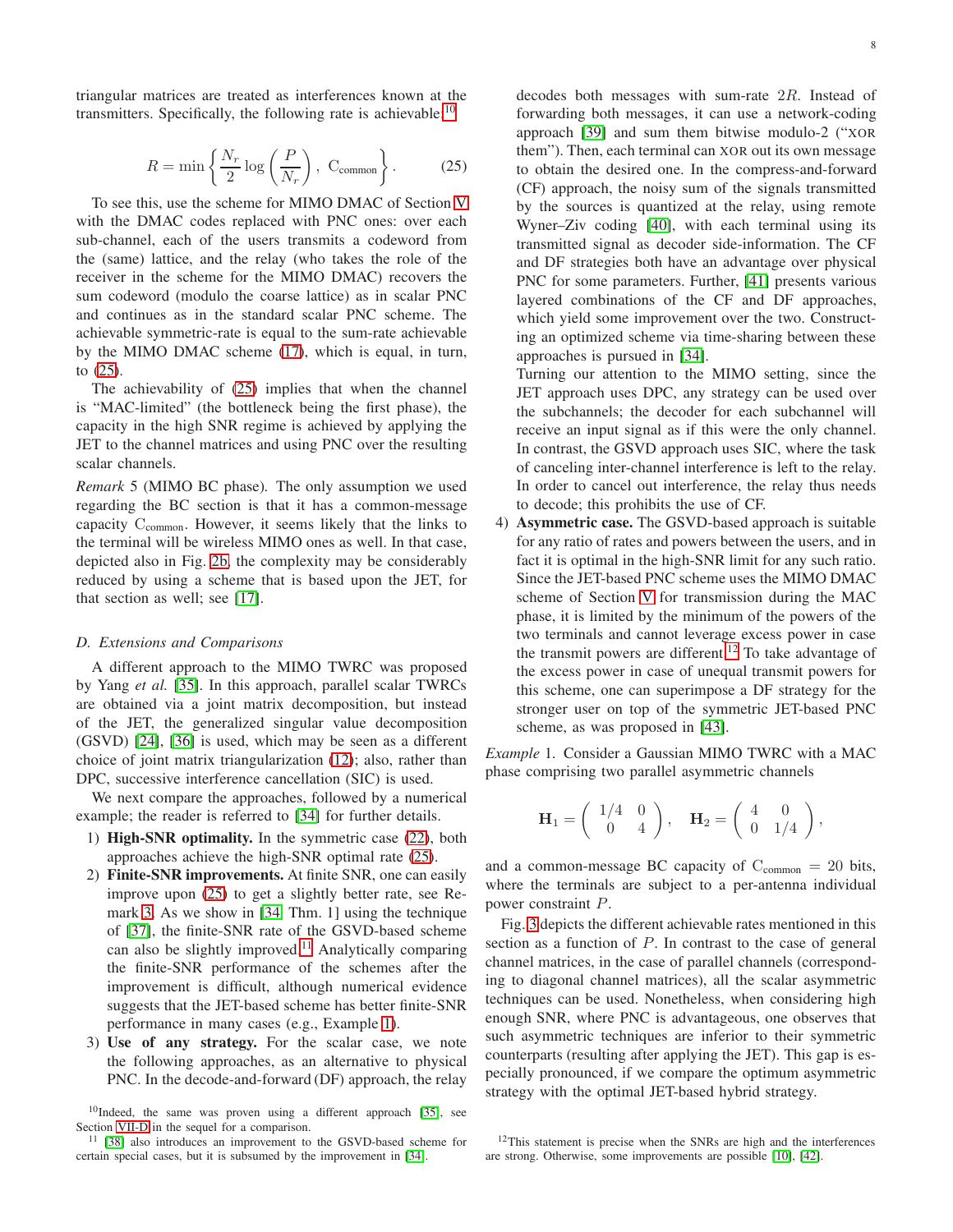

<span id="page-8-11"></span>Fig. 3. Performance of the proposed strategies for  $H_1 = diag(1/4, 4)$ ,  $H_2 = diag(4, 1/4)$  and  $C_{\text{common}} = 20$ bits.

#### <span id="page-8-10"></span>VIII. DISCUSSION: GENERAL CHANNEL MATRICES

In this paper we restricted attention to full rank channel matrices having more columns than rows. In this case, the column spaces of both matrices are equal. Indeed, the scheme and inner bound of Sections [V](#page-4-0) and [VI](#page-5-0) can be extended to work for the general case as well; this requires, however, introducing an output projection at the receiver, which transforms the channel matrices to effective proper ones. Since all interferences need to be canceled out for the recovery of the transmitted messages, it seems that such a scheme would be optimal in the limit of large transmit powers  $P_1, \ldots, P_K \rightarrow \infty$ . Unfortunately, the upper bound of Proposition [1,](#page-4-5) which is equal to the maximal individual capacity, is not tight in the non-proper matrix case, which calls for further research.

## APPENDIX

#### PROOF OF COROLLARY [2](#page-4-7)

The proof of Corollary [2](#page-4-7) is a simple adaptation of the proof of the outer bound for the scalar case [\(3\)](#page-0-4) of [\[10\]](#page-8-6).

Take  $s_2 \equiv 0$  and  $s_1$  to be i.i.d. Gaussian with zero mean and scaled-identity covariance matrix  $Q_1 \mathbf{I}_{N_r}$ . Further assume that both users wish to transmit the same common message w, and denote the rate of this message by  $R$ . Clearly, the supremum over all achievable rates  $R$  bounds from the above the sum-capacity of the two-user MIMO DMAC.

By applying Fano's inequality, we have

$$
nR \le H(w) \tag{26a}
$$

$$
=H(w|\mathbf{y}^n)+I(w;\mathbf{y}^n) \tag{26b}
$$

<span id="page-8-14"></span><span id="page-8-13"></span>
$$
= I(w; y^n) + n\epsilon_n, \qquad (26c)
$$

where  $\epsilon_n \rightarrow 0$  as the error probability goes to zero and  $n \to \infty$ . By retracing (120)–(125) of [\[10\]](#page-8-6) we attain

$$
I(w; y^{n}) \le h(y^{n}) - h(z^{n}) - h(s_{1}^{n}) + h(\mathbf{H}_{1}x_{1}^{n} + z^{n}).
$$
\n(27)

By recalling that  $s_1 \sim \mathcal{N}(0, \mathbf{I}_{N_r})$  and using the Cauchy– Schwarz inequality, we have

$$
h\left(\mathbf{H}_1 \mathbf{x}_1^n + \mathbf{z}^n\right) \le \frac{n}{2} \log \left|\mathbf{I}_{N_r} + \mathbf{H}_1 \mathbf{K}_1 \mathbf{H}_1^T\right|, \quad (28a)
$$

<span id="page-8-12"></span>
$$
h\left(\mathbf{y}^{n}\right) \leq \frac{nN}{2} \log\left(Q_{1}\right) \cdot \left(1 + o(1)\right), \quad (28b)
$$

where  $o(1) \rightarrow 0$  for  $Q_1 \rightarrow \infty$ .

By substituting [\(28\)](#page-8-12) in [\(27\)](#page-8-13) and the outcome in [\(26c\)](#page-8-14), and taking  $Q_1 \rightarrow \infty$ , we attain

$$
R \leq \frac{1}{2} \log \left| \mathbf{I}_{N_r} + \mathbf{H}_1 \mathbf{K}_1 \mathbf{H}_1^T \right| + \epsilon_n.
$$

By switching roles between the users, the following upper bound holds

$$
R \leq \frac{1}{2} \log \left| \mathbf{I}_{N_r} + \mathbf{H}_2 \mathbf{K}_2 \mathbf{H}_2^T \right| + \epsilon_n,
$$

and the desired result follows.

#### **REFERENCES**

- <span id="page-8-0"></span>[1] M. H. M. Costa, "Writing on dirty paper," *IEEE Trans. Inf. Theory*, vol. 29, no. 3, pp. 439–441, May 1983.
- <span id="page-8-1"></span>[2] A. S. Cohen and A. Lapidoth, "The Gaussian watermarking game," *IEEE Trans. Inf. Theory*, vol. 48, no. 6, pp. 1639–1667, Jun. 2002.
- <span id="page-8-2"></span>[3] U. Erez, S. Shamai, and R. Zamir, "Capacity and lattice strategies for canceling known interference," *IEEE Trans. Inf. Theory*, vol. 51, no. 11, pp. 3820–3833, Nov. 2005.
- <span id="page-8-3"></span>[4] B. Nazer and R. Zamir, "Gaussian networks," in R. Zamir, *Lattice coding for signals and networks*. Cambridge: Cambridge University Press, 2014.
- <span id="page-8-4"></span>[5] J. M. Cioffi and G. Ginis, "A multi-user precoding scheme achieving crosstalk cancellation with application to DSL systems," in *Proc. Asilomar Conf. Sig., Sys and Comp.*, vol. 2, Pacific Grove, CA, USA, Oct./Nov. 2000, pp. 1627–1631.
- [6] G. Caire and S. Shamai, "On the achievable throughput of a multiantenna Gaussian broadcast channel," *IEEE Trans. Inf. Theory*, vol. 49, no. 7, pp. 1649–1706, July 2003.
- [7] W. Yu and J. M. Cioffi, "Sum capacity of Gaussian vector broadcast channels," *IEEE Trans. Inf. Theory*, vol. 50, no. 9, pp. 1875–1892, Sep. 2004.
- [8] H. Weingarten, Y. Steinberg, and S. Shamai, "The capacity region of the Gaussian multiple-input multiple-output broadcast channel," *IEEE Trans. Inf. Theory*, vol. 52, no. 9, pp. 3936–3964, Sep. 2006.
- <span id="page-8-5"></span>[9] Y. Jiang, W. Hager, and J. Li, "Uniform channel decomposition for MIMO communications," *IEEE Trans. Sig. Proc.*, vol. 53, no. 11, pp. 4283–4294, Nov. 2005.
- <span id="page-8-6"></span>[10] T. Philosof, R. Zamir, U. Erez, and A. Khisti, "Lattice strategies for the dirty multiple access channel," *IEEE Trans. Inf. Theory*, vol. 57, no. 8, pp. 5006–5035, Aug. 2011.
- <span id="page-8-7"></span>[11] T. Philosof and R. Zamir, "On the loss of single-letter characterization: The dirty multiple access channel," *IEEE Trans. Inf. Theory*, vol. 55, no. 6, pp. 2442–2454, June 2009.
- <span id="page-8-8"></span>[12] I. E. Telatar, "Capacity of the multiple antenna Gaussian channel," *Europ. Trans. Telecommun.*, vol. 10, no. 6, pp. 585–595, Nov. 1999.
- <span id="page-8-9"></span>[13] G. Foschini, "Layered space–time architecture for wireless communication in a fading environment when using multi-element antennas," *Bell Sys. Tech. Jour.*, vol. 1, no. 2, pp. 41–59, 1996.
- [14] J. M. Cioffi and G. D. Forney Jr., "Generalized decision-feedback equalization for packet transmission with ISI and Gaussian noise," in *Comm., Comp., Cont. and Sig. Proc.* US: Springer, 1997, pp. 79–127.